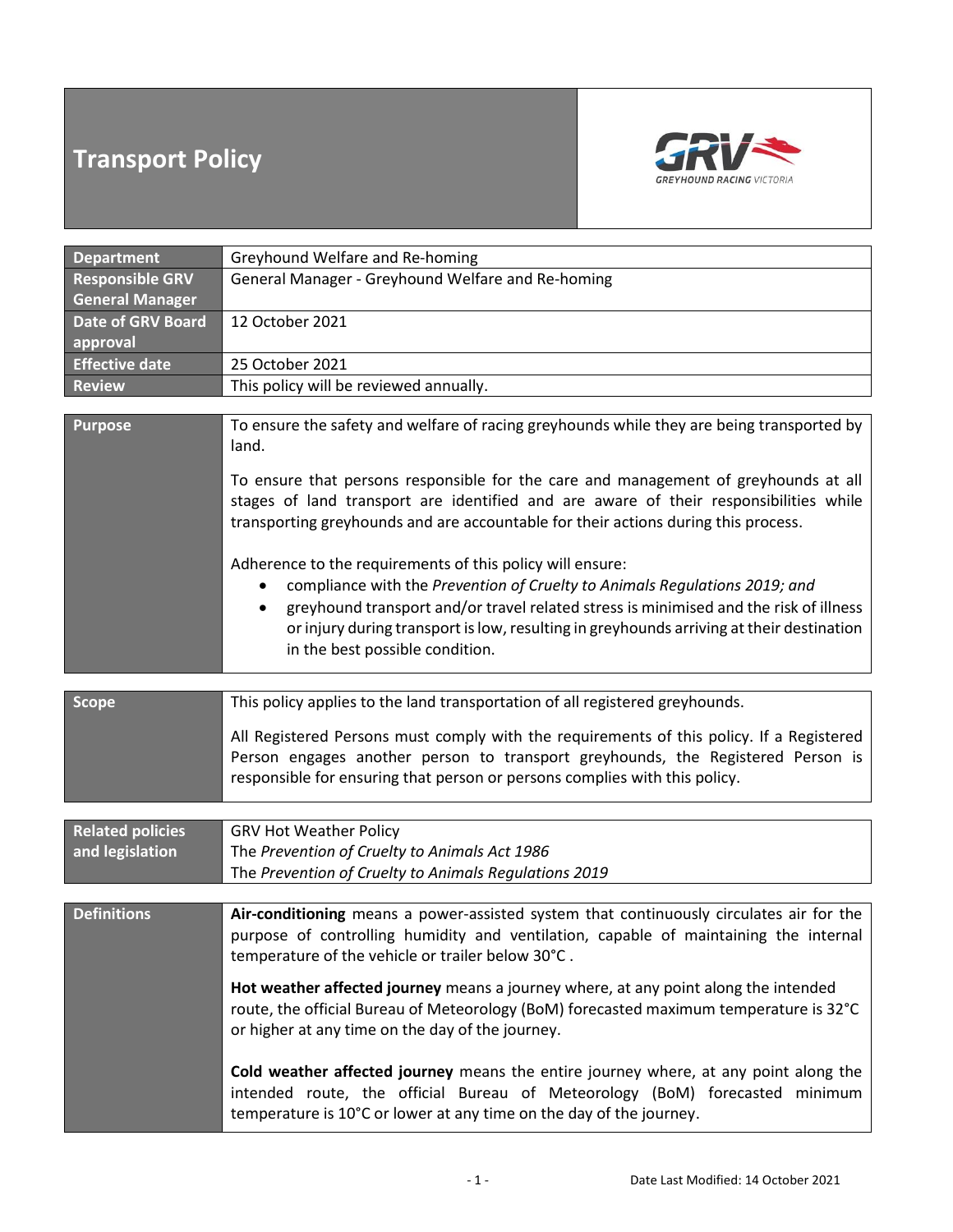| <b>Policy</b>                                            |                                                                                                                                                                                                                                                                                                                                                                                                                                                                                                                                  |
|----------------------------------------------------------|----------------------------------------------------------------------------------------------------------------------------------------------------------------------------------------------------------------------------------------------------------------------------------------------------------------------------------------------------------------------------------------------------------------------------------------------------------------------------------------------------------------------------------|
| <b>Policy Principles</b>                                 | 1. Registered Persons must ensure that greyhounds are transported in a safe, clean and<br>supervised environment.                                                                                                                                                                                                                                                                                                                                                                                                                |
|                                                          | 2. Greyhounds must be transported under the care and management of a Registered<br>Person, or a person engaged in writing by a Registered Person.                                                                                                                                                                                                                                                                                                                                                                                |
|                                                          | 3. The Registered Person must ensure that any person they engage to transport a<br>greyhound can comply with this policy and has the capacity to be responsible for the<br>safety and welfare of the greyhound during transport.                                                                                                                                                                                                                                                                                                 |
| <b>Standards for</b><br>trailers and<br>vehicles used to | 4. Trailers and transport vehicles used to transport a greyhound must be roadworthy and<br>appropriately registered to the requirements of VicRoads <sup>1</sup> or an equivalent state<br>transport agency.                                                                                                                                                                                                                                                                                                                     |
| transport<br>greyhounds                                  | 5. Vehicle drivers must be appropriately licenced in accordance with VicRoads or an<br>equivalent state transport agency.                                                                                                                                                                                                                                                                                                                                                                                                        |
|                                                          | Trailers and transport vehicles must be designed, constructed and maintained in a way<br>6.<br>that prevents escape and minimises the risk of injury to greyhounds.                                                                                                                                                                                                                                                                                                                                                              |
|                                                          | a. Trailers and transport vehicles must be clean, weatherproof (providing<br>protection from wind, rain and direct sunlight at all times when greyhounds are<br>confined within) and have adequate and functioning ventilation.<br>b. Appropriate comfortable beds or bedding material, that can be cleaned and<br>disinfected or completely discarded, must be provided in transport<br>compartments.<br>c. Where clause 15 applies, trailers and vehicles must have adequate and<br>functioning air-conditioning. <sup>2</sup> |
|                                                          | 7. Barriers, compartments, cages and/or other items used for transport must be securely<br>fitted in vehicles and trailers, and must be checked for any defects, protrusions or sharp<br>edges that may cause harm or discomfort to the greyhound, prior to transportation.                                                                                                                                                                                                                                                      |
|                                                          | 8. The surface on which greyhounds are transported must be non-slip, weight bearing, and<br>able to be effectively cleaned and disinfected. On days where the ambient temperature<br>is 28°C or above, greyhounds must not be placed directly onto the floor of a metal trailer<br>or metal vehicle surface. A layer of insulating material must be provided to protect the<br>greyhound from contact with the metal floor.                                                                                                      |
|                                                          | Doors, latches and hinges of all berths must be in working order and securely fixed to<br>9.<br>the frame, even if not being used to transport greyhounds. Doors must have a latching<br>mechanism that prevents the possibility of being opened from inside or from any other<br>inadvertent opening. It is preferable that the doors are lockable or can be secured<br>externally by way of a pin/bolt that prevents opening.                                                                                                  |
|                                                          | 10. Trailers must have secure means of attaching to a vehicle to prevent separation during<br>travelling as required by law.                                                                                                                                                                                                                                                                                                                                                                                                     |

<sup>&</sup>lt;sup>1</sup> See [https://www.vicroads.vic.gov.au.](https://www.vicroads.vic.gov.au/)

 $2$  It is strongly recommended that a thermometer or temperature logger is fitted and used to monitor internal temperatures on all journeys where high or low temperatures are anticipated.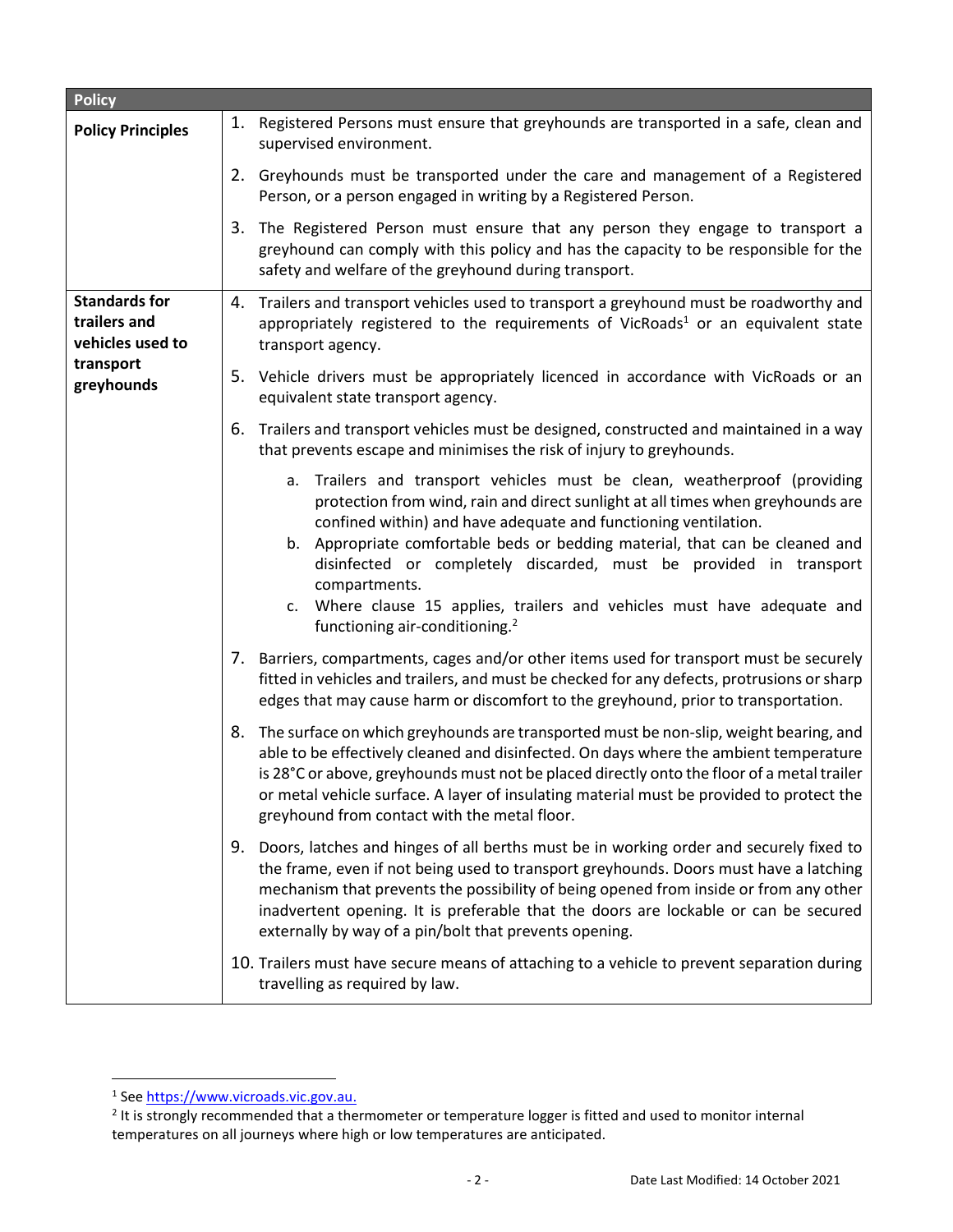|                                                         | 11. Space provided during transport must allow for each greyhound to sit, lie down and turn<br>around and stand in a natural position without making contact with overhead<br>structures.                                                                                                                                                                                                                                                                                                     |
|---------------------------------------------------------|-----------------------------------------------------------------------------------------------------------------------------------------------------------------------------------------------------------------------------------------------------------------------------------------------------------------------------------------------------------------------------------------------------------------------------------------------------------------------------------------------|
|                                                         | 12. Greyhounds must be individually restrained during transport and must be able to be<br>physically separated if required. Greyhounds must be safely restrained to avoid<br>distracting the driver or causing injury to themselves and/or other occupants, both<br>human and other greyhounds.                                                                                                                                                                                               |
|                                                         | 13. Greyhound puppies under 16 weeks of age may be transported together. Greyhound<br>puppies under 16 weeks of age being transported together must be transported in a<br>compartment, enclosure or cage that is sufficiently large enough for all puppies to lie<br>fully stretched out.                                                                                                                                                                                                    |
|                                                         | 14. Greyhounds must not be transported in the boot of a sedan, or on the open tray of a<br>vehicle or a trailer.                                                                                                                                                                                                                                                                                                                                                                              |
| <b>Travel with</b><br>greyhounds during<br>hot weather  | 15. During hot weather affected journeys, greyhounds must be transported in air-<br>conditioned vehicles and/or trailers. For the avoidance of doubt, the air-conditioning<br>must always be operating while greyhounds are in the vehicle or trailer, including while<br>the vehicle and/or trailer is moving and may need to be turned on at least 30 minutes<br>prior to loading greyhounds.                                                                                               |
|                                                         | 16. The internal temperature of the vehicle or trailer must be maintained at or below 30°C. <sup>3</sup>                                                                                                                                                                                                                                                                                                                                                                                      |
| <b>Travel with</b><br>greyhounds during<br>cold weather | 17. During cold weather affected journeys, greyhounds must be provided with warm<br>bedding.                                                                                                                                                                                                                                                                                                                                                                                                  |
|                                                         | 18. During cold weather affected journeys, Registered Persons must carry sufficient dog<br>coats to enable rugging of greyhounds should they show signs of cold stress, such as<br>shivering. <sup>4</sup>                                                                                                                                                                                                                                                                                    |
| <b>Barking muzzles</b>                                  | 19. Barking muzzles must not be used on greyhounds at any time during transportation if<br>the journey is hot weather affected.                                                                                                                                                                                                                                                                                                                                                               |
| <b>Planning and</b><br>managing a<br>journey            | 20. When planning journeys, the Registered Person must ensure that they have given<br>adequate consideration to the following:<br>(a) the forecast temperature as per the Bureau of Meteorology (BoM) and any<br>emergency warnings (Emergency Vic) for the destination and all areas passed<br>through during the journey (also see clause 15);<br>(b) the number of greyhounds being transported;<br>(c) the physical condition of each travelling greyhound including any health issues or |
|                                                         | injuries;<br>(d) the road conditions anticipated during the journey;                                                                                                                                                                                                                                                                                                                                                                                                                          |

<sup>3</sup> Ideally, the internal temperature of the vehicle or trailer should be between 16°C and 24°C, especially when transporting greyhounds after trialling or racing.

<sup>&</sup>lt;sup>4</sup> Greyhounds should be rugged if the internal temperature of the transport vehicle remains or is likely to remain below 10°C. Greyhounds must be rugged if they are showing signs of cold stress.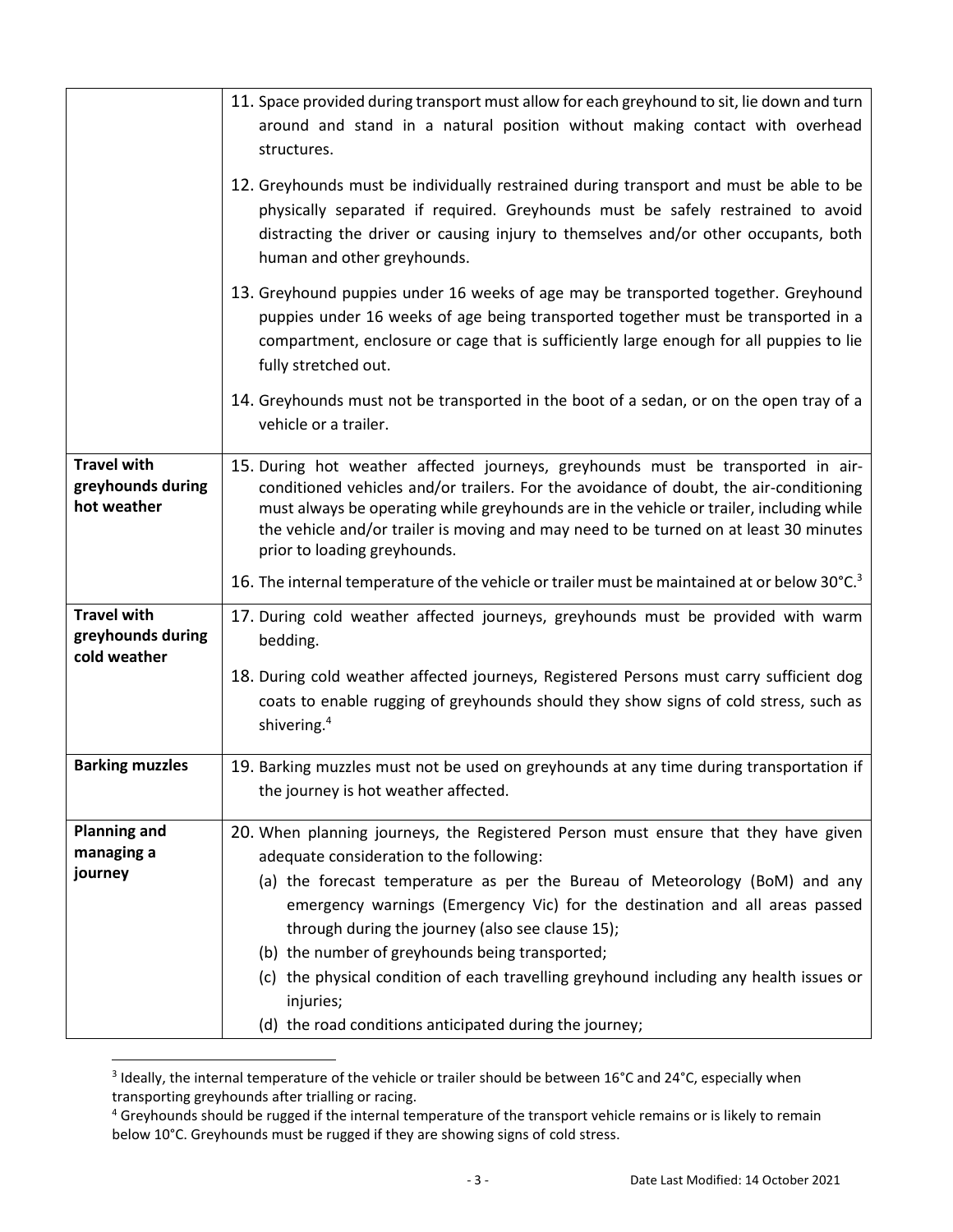|                                                     | (e) the length of the journey;<br>(f) the time that greyhounds will be deprived of food and water, carefully planning rest<br>stops in advance (see clause 21);<br>(g) emergency management including access to a veterinarian should a greyhound<br>become seriously ill or injured during transportation.                                                                 |
|-----------------------------------------------------|-----------------------------------------------------------------------------------------------------------------------------------------------------------------------------------------------------------------------------------------------------------------------------------------------------------------------------------------------------------------------------|
|                                                     | 21. On hot weather affected journeys, greyhounds must be inspected every two (2) hours<br>during the journey, and if required provided with the opportunity for exercise, toileting<br>and water/fluid consumption.                                                                                                                                                         |
|                                                     | 22. On all other journeys (i.e. if clause 15 does not apply), greyhounds must be inspected<br>every three (3) hours during the journey, and if required provided with the opportunity<br>for exercise, toileting and water/fluid consumption. Where it is necessary to stop the<br>vehicle to inspect the greyhounds, stops must be pre-planned to identify safe locations. |
|                                                     | 23. A greyhound left unattended in a stationary vehicle or trailer must be managed as<br>follows:<br>(a) when the ambient temperature is below 28°C, the greyhound must be checked at                                                                                                                                                                                       |
|                                                     | least every 20 minutes;<br>(b) when the ambient temperature is 28°C to 31.9°C, the greyhound must be checked<br>at least every 10 minutes; and<br>(c) when the ambient temperature is 32°C or above (i.e. a hot weather affected<br>journey), the greyhound must be checked at least every 10 minutes and the air-                                                          |
|                                                     | conditioning must be running in the vehicle or trailer at all times.<br>Unattended is defined as the greyhound not being visually checked to ascertain its<br>physical state.                                                                                                                                                                                               |
|                                                     | 24. Vehicles and trailers must not be used as overnight housing for greyhounds except in<br>exceptional circumstances as notified to, and approved by, a GRV Steward, GRV<br>Veterinarian or GRV Authorised Officer. The forms required to obtain approval for<br>housing greyhounds overnight in a stationary transport vehicle are included at<br>Attachments 1 and 2.    |
| <b>Additional animal</b><br>welfare<br>requirements | 25. Collars and leads used must not cause any discomfort or injury to the greyhound.<br>26. If cooling rugs, vests or jackets are used, they must be used according to the<br>manufacturer's recommendations to maximise their effectiveness.                                                                                                                               |
|                                                     | 27. Veterinary advice must be sought if a greyhound is showing signs of heat stress <sup>5</sup> ,<br>hypothermia <sup>6</sup> (abnormally low body temperature) or other abnormalities, and<br>veterinary treatment must be sought immediately if required.                                                                                                                |

<sup>&</sup>lt;sup>5</sup> Signs of heat stress and dehydration can include panting, skin feeling warm, fast heart rate and pulse, drooling, red gums, muscle tremors and seizures.

<sup>6</sup> Signs of hypothermia can include shivering, skin feeling cold, slow heart rate and pulse, pale gums and nonresponsiveness (coma).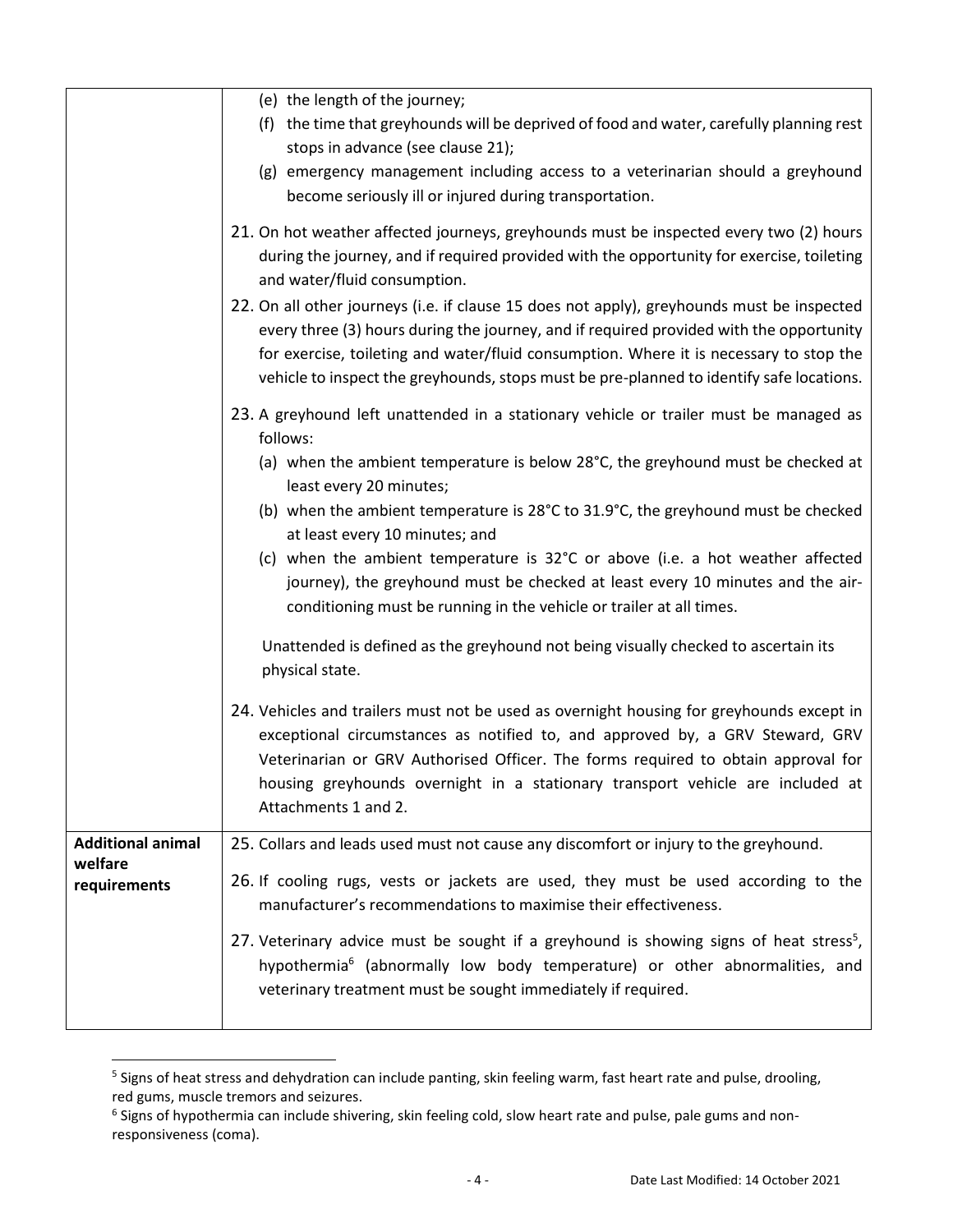# **Attachment 1 - Self-Assessment Form**: **Temporary Overnight Accommodation of Greyhounds in a Stationary Transportation Vehicle (1-2 nights)**

This form must be completed by the Registered Person in control if they are temporarily accommodating greyhounds in a stationary transport vehicle away from the usual kennel address for **one (1) night or two (2) consecutive nights**.

This completed form must be submitted to the Greyhound Welfare and Rehoming Department within (7) business days after travel. **Please submit this application form to [welfare@grv.org.au.](mailto:welfare@grv.org.au)**

*NOTE: If temporary accommodation in a transport vehicle or trailer is required for three (3) or more consecutive nights, Registered Participants must make an application to GRV at least three (3) Business Days prior to travel and gain approval using the application form at Attachment 2.*

### **REGISTERED PERSON DETAILS** *(owner or trainer)*

| <b>Participant full name:</b> | <b>Member number:</b>                                                                   |
|-------------------------------|-----------------------------------------------------------------------------------------|
| <b>Kennel address:</b>        | Contact phone number(s):                                                                |
|                               |                                                                                         |
|                               |                                                                                         |
|                               | ** This must be the number you can be contact on both<br>before and during your journey |
| <b>Contact email address:</b> |                                                                                         |

### **PERSON TRAVELLING WITH AND IN CONTROL OF GREYHOUND(S)** *(if not the owner or trainer)*

| Name: | Contact phone number: |
|-------|-----------------------|

### **OVERNIGHT ADDRESS**

| Night 1: $rare)$                               | Night 2: (date)                                                            |  |
|------------------------------------------------|----------------------------------------------------------------------------|--|
| <b>Overnight venue:</b>                        | Overnight venue:                                                           |  |
| Street:                                        | Street:                                                                    |  |
| <b>Postcode:</b><br>Forecast overnight temp: C | Town / Suburb: ________________<br>Postcode:<br>Forecast overnight temp: 0 |  |
| <b>Other amenities (tick):</b>                 | <b>Other amenities (tick):</b>                                             |  |
| Water and shade available                      | Water and shade available                                                  |  |
| Suitable parking                               | Suitable parking                                                           |  |
| Clear entry and exit access                    | Clear entry and exit access                                                |  |
| Suitable toileting area                        | Suitable toileting area                                                    |  |
| Local 24-hour veterinary clinic                | Local 24-hour veterinary clinic                                            |  |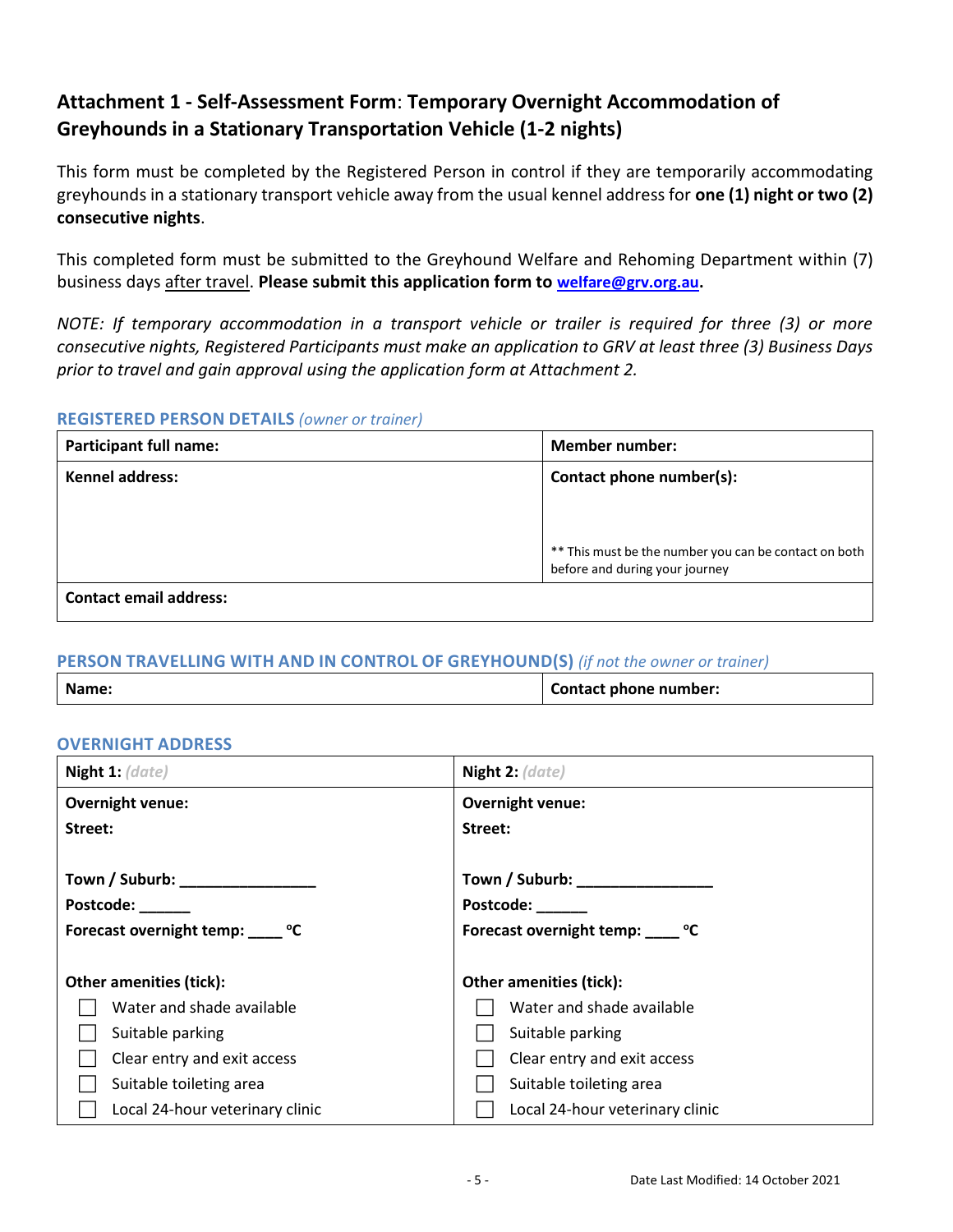### **GREYHOUND DETAILS**

*All details for each greyhound must be completed.*

| <b>Greyhound name</b> | $\cdot$<br><b>Ear brand</b> | <b>Activity</b> | <b>Transport Vehicle</b><br><b>Type</b> | <b>Individual</b><br><b>Compartment Y/N</b> |
|-----------------------|-----------------------------|-----------------|-----------------------------------------|---------------------------------------------|
|                       |                             |                 |                                         |                                             |
|                       |                             |                 |                                         |                                             |
|                       |                             |                 |                                         |                                             |
|                       |                             |                 |                                         |                                             |
|                       |                             |                 |                                         |                                             |
|                       |                             |                 |                                         |                                             |
|                       |                             |                 |                                         |                                             |

| Self-Assessment Criteria                                                                                                                                                                                               | Yes | No |
|------------------------------------------------------------------------------------------------------------------------------------------------------------------------------------------------------------------------|-----|----|
| If you select "No" to any of the below criteria, you must contact the GRV Greyhound Welfare and<br>Rehoming Department prior to travel.                                                                                |     |    |
| Vehicle will not be parked at usual kennel address                                                                                                                                                                     |     |    |
| Overnight venues suitable for parking transport vehicle (i.e. a safe place that is not the side of the<br>road)                                                                                                        |     |    |
| Water is available at the overnight venue                                                                                                                                                                              |     |    |
| Suitable area for toileting at overnight venue                                                                                                                                                                         |     |    |
| If overnight temperature is forecast to be $31^{\circ}$ C or higher, does the vehicle have power assisted air-<br>conditioning for use when the vehicle is stationary? And will there be access to power at the venue? |     |    |
| If overnight temperature 10°C or lower, rugs are available for all greyhounds                                                                                                                                          |     |    |
| Transport vehicle has adequate ventilation                                                                                                                                                                             |     |    |
| Vehicle suitable for number of greyhounds and offers individual compartments                                                                                                                                           |     |    |
| Individual compartments are suitable for greyhounds to sleep overnight                                                                                                                                                 |     |    |
| Veterinary care is available within vicinity of venue                                                                                                                                                                  |     |    |
| All greyhounds racing/coursing are cleared to race/course                                                                                                                                                              |     |    |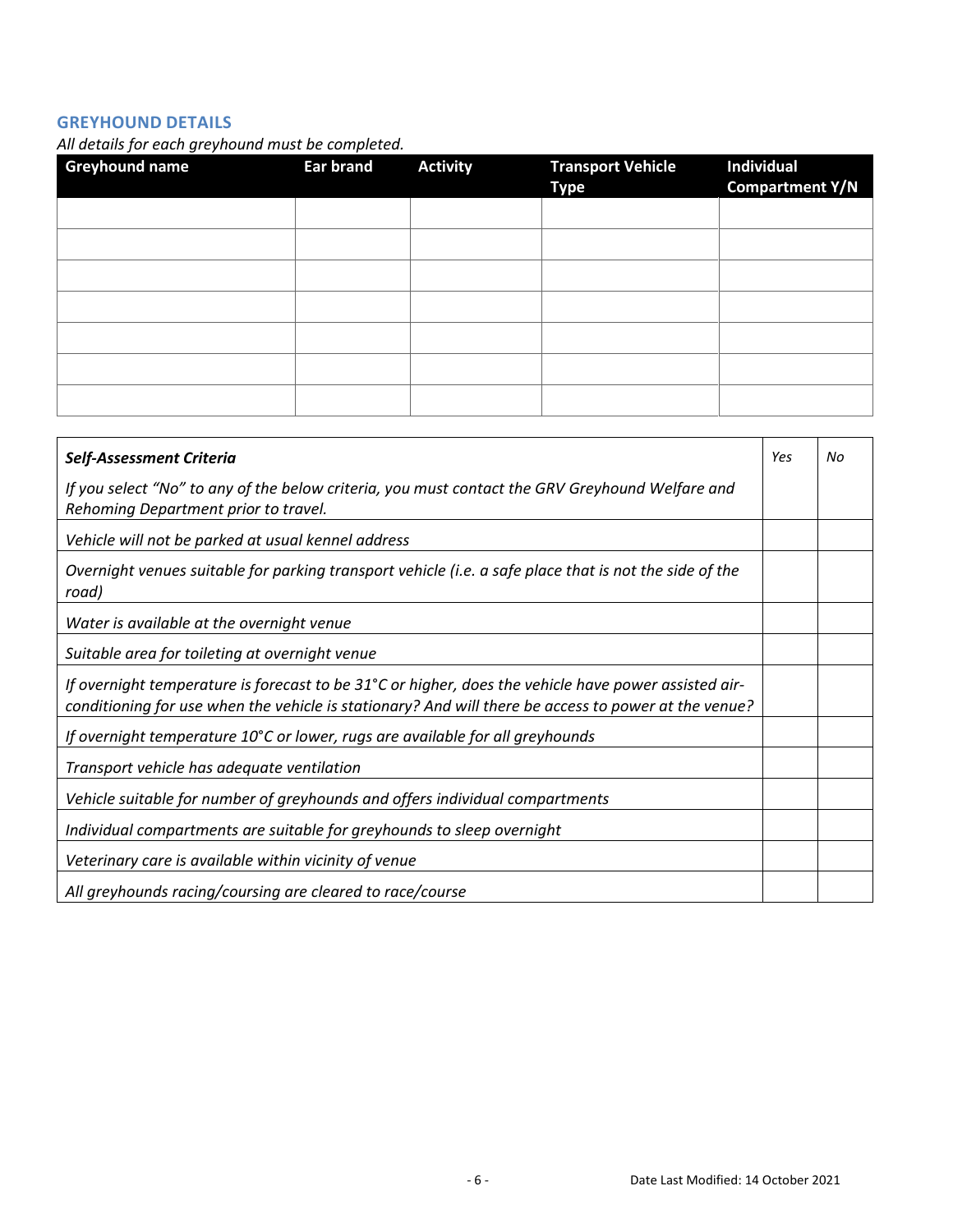## **Attachment 2 - Application Form: Temporary Overnight Accommodation of Greyhounds in a Stationary Transportation Vehicle (3 or more consecutive nights)**

This form must be completed by the Registered Person in control if they are temporarily accommodating greyhounds in a stationary transport vehicle away from the usual kennel address for **three (3) or more consecutive nights**.

This application must be submitted to the Greyhound Welfare and Rehoming Department no less than three (3) business days prior to commencement of the journey. **Please submit this application form to [welfare@grv.org.au.](mailto:welfare@grv.org.au)**

### **REGISTERED PERSON DETAILS** *(owner or trainer)*

| <b>Participant full name:</b> | <b>Member number:</b>                                                                     |
|-------------------------------|-------------------------------------------------------------------------------------------|
| <b>Kennel address:</b>        | Contact phone number(s):                                                                  |
|                               |                                                                                           |
|                               |                                                                                           |
|                               | ** This must be the number you can be contact on both  <br>before and during your journey |
| <b>Contact email address:</b> |                                                                                           |

### **PERSON TRAVELLING WITH AND IN CONTROL OF GREYHOUND(S)** *(if not the owner or trainer)*

| Name:                                                                                              | <b>Contact phone number:</b> |  |  |
|----------------------------------------------------------------------------------------------------|------------------------------|--|--|
|                                                                                                    |                              |  |  |
| <b>JOURNEY DETAILS</b>                                                                             |                              |  |  |
| Dates of travel: From ______________ to ______________                                             | Total number of days:        |  |  |
| Total number of nights where temporary accommodation is required:                                  |                              |  |  |
| Distance between kennel address and furthest point along journey: _____________________km          |                              |  |  |
| Transport vehicle description: (include type of vehicle(s), number of greyhounds it can carry etc) |                              |  |  |
| Vehicle registration number(s):                                                                    |                              |  |  |
| <b>Reason for travel:</b>                                                                          |                              |  |  |
| Name of meeting or event (if applicable):                                                          |                              |  |  |